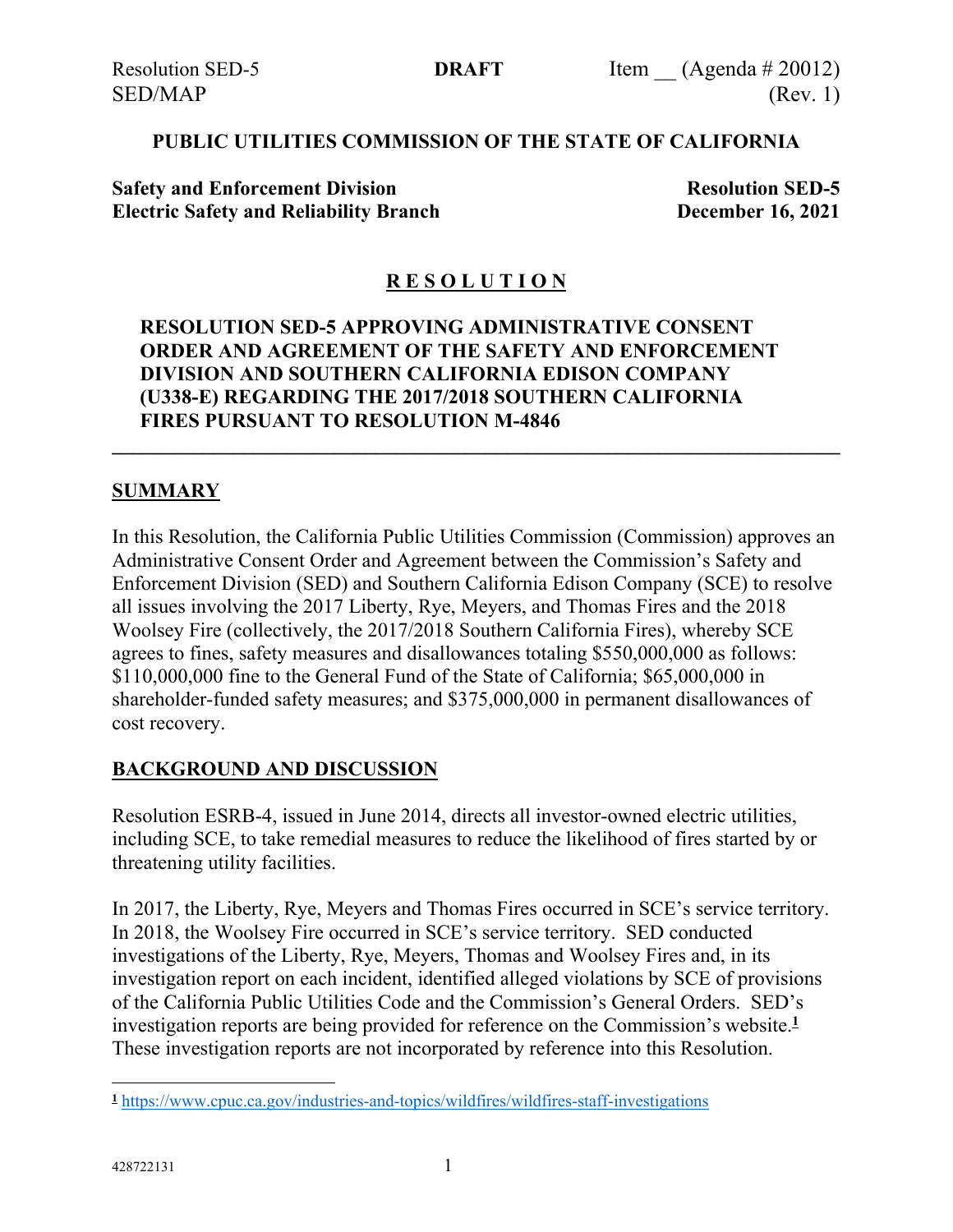Resolution M-4846, issued in November 2020, adopted the Commission Enforcement and Penalty Policy (Enforcement Policy) and authorized Commission staff to negotiate and propose an Administrative Consent Order to resolve an enforcement matter, subject to review and consideration by the Commission.**<sup>2</sup>**

On October 21, 2021, SED and SCE executed the attached Administrative Consent Order and Agreement, pursuant to and consistent with the Enforcement Policy, which resolves all issues related to SED's investigations of the 2017/2018 Southern California Fires and any enforcement action SED might have brought related to or arising from the 2017/2018 Southern California Fires.

In accordance with the Enforcement Policy,**<sup>3</sup>** the proposed settlement between SED and SCE (collectively, Parties) is memorialized in the attached Administrative Consent Order and Agreement.

The Parties have bargained in good faith to reach the Administrative Consent Order and Agreement terms, including appendices. The Parties intend the Administrative Consent Order and Agreement to be interpreted as a unified, integrated order and agreement, and to be treated as a complete package and not as a collection of separate agreements on discrete issues. To accommodate the interests related to diverse issues, the Parties acknowledge that changes, concessions, or compromises by a Party in one section of the Administrative Consent Order and Agreement resulted in changes, concessions, or compromises by the other Party in other sections.

The Enforcement Policy provides that "the following general considerations should be evaluated as part of any proposed settlement to be submitted for Commission review: 1. Equitable Factors; 2. Mitigating circumstances; 3. Evidentiary issues; and 4. Other weaknesses in the enforcement action[.]"**<sup>4</sup>** The Parties explicitly considered these factors in their confidential settlement communications. Without waiving the protections of Rule 12.6 of the Commission's Rules of Practice and Procedure, the Parties represent that they took into account, among other things, the substantial and continuing progress SCE has made since the 2017/2018 Southern California Fires, first through its Grid Safety & Resiliency Program and then through its successive Wildfire Mitigation Plans and Updates thereto, to reduce the risk of ignitions associated with its infrastructure. The Parties also considered the substantial commitment of shareholder funds for wildfirerelated issues as a result of Assembly Bill 1054. SED recognizes SCE's cooperation and willingness to constructively engage with SED on the negotiation of the Administrative

**<sup>2</sup>** Resolution M-4846, Findings and Conclusions #8; Enforcement Policy, p. 11.

**<sup>3</sup>** Enforcement Policy, p. 10.

**<sup>4</sup>** Enforcement Policy, p. 15.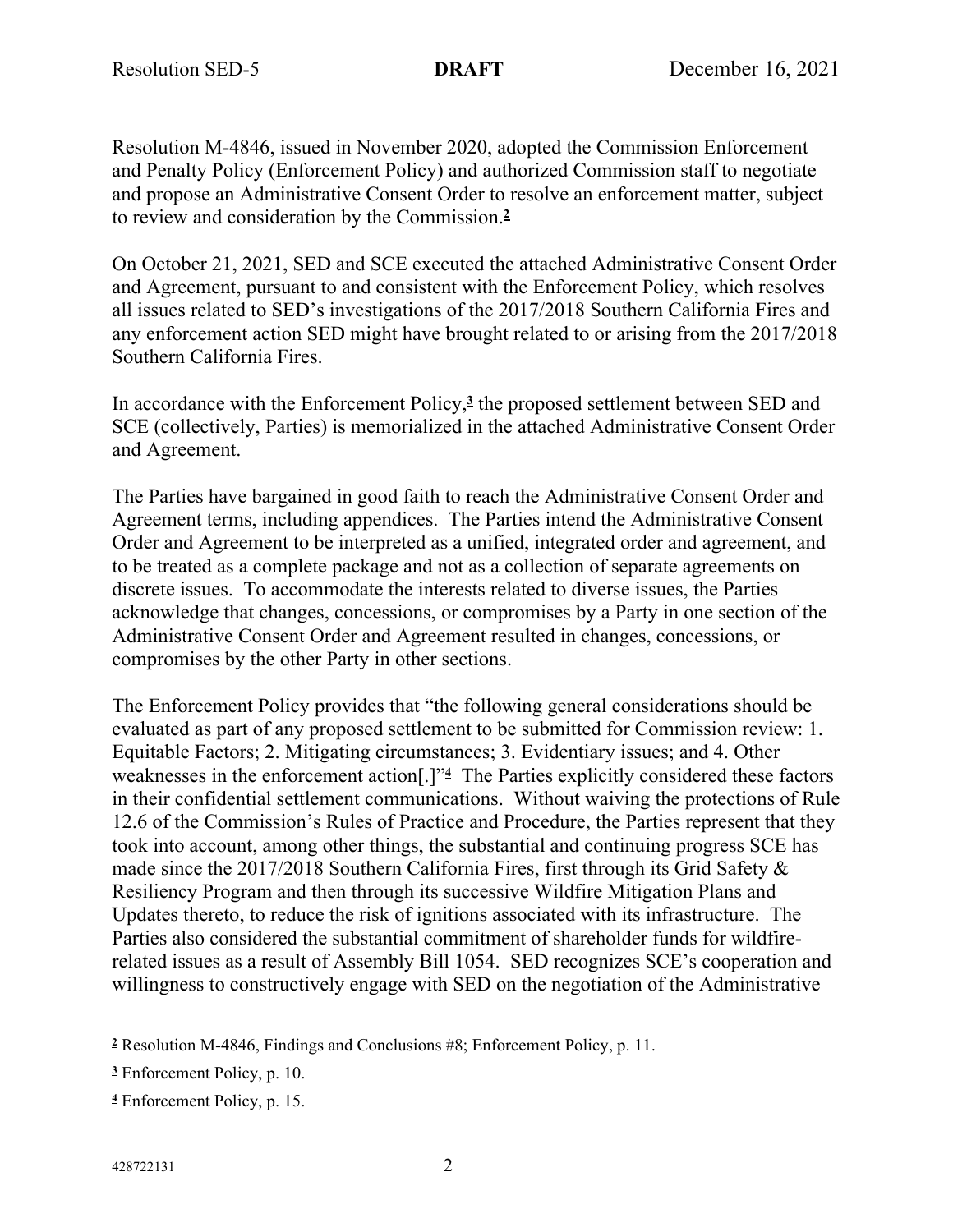Consent Order and Agreement, and SED explicitly considered a range of evidentiary and other matters, including SCE's factual disputes and legal defenses to the allegations set forth in SED's investigation reports, that would bear upon SED's pursuit of enforcement actions seeking penalties or citations on disputed issues of fact and law. When taken as a whole, the Parties agree that the agreed-upon fines, safety measures and disallowances are within the range of reasonable outcomes had the matters proceeded to formal litigation.

# **COMMENTS ON DRAFT RESOLUTION**

The Draft Resolution was served by email to the service list on November 2, 2021, in accordance with Cal. Pub. Util. Code  $\S 311(g)$ . Comments were received from the County of Santa Barbara (Santa Barbara), and jointly from The Utility Reform Network (TURN) and the Public Advocates Office at the California Public Utilities Commission (Cal Advocates).

Santa Barbara recommended revisions to the sections of the Administrative Consent Order and Agreement that address Safety Measures, Community Engagement and Protection, and Financial Contributions to Safety and Wildfire Mitigation Focused Non-Profit Organizations, such as requiring that these efforts be prioritized to occur within areas impacted by the 2017/2018 Southern California Fires, and that they be coordinated with emergency management and fire response agencies in the impacted areas.<sup>5</sup>

Santa Barbara also expressed concern that the Commission's Administrative Consent Order process does not provide an opportunity for early input from impacted communities or the same level of transparency as in past enforcement matters.**<sup>6</sup>**

TURN and Cal Advocates argued that the use of the Administrative Consent Order process for fires of the severity of the 2017/2018 Southern California Fires is inappropriate, and that the Commission should have used an Order Instituting Investigation (OII) to open a formal proceeding. According to TURN and Cal Advocates, an OII would provide an opportunity for more parties to participate in the review of SCE's actions, and to weigh in on the appropriate fines, penalties, disallowances or other measures that should be imposed on SCE.**<sup>7</sup>**

TURN and Cal Advocates also raised other issues, including that the settlement is essentially a "black box" and it is difficult to determine the basis for and reasonableness of the proposed settlement and its elements such as tax treatment, and whether the

**<sup>5</sup>** Santa Barbara Comments at 1-3.

**<sup>6</sup>** Santa Barbara Comments at 3.

**<sup>7</sup>** Joint Comments at 2-5.